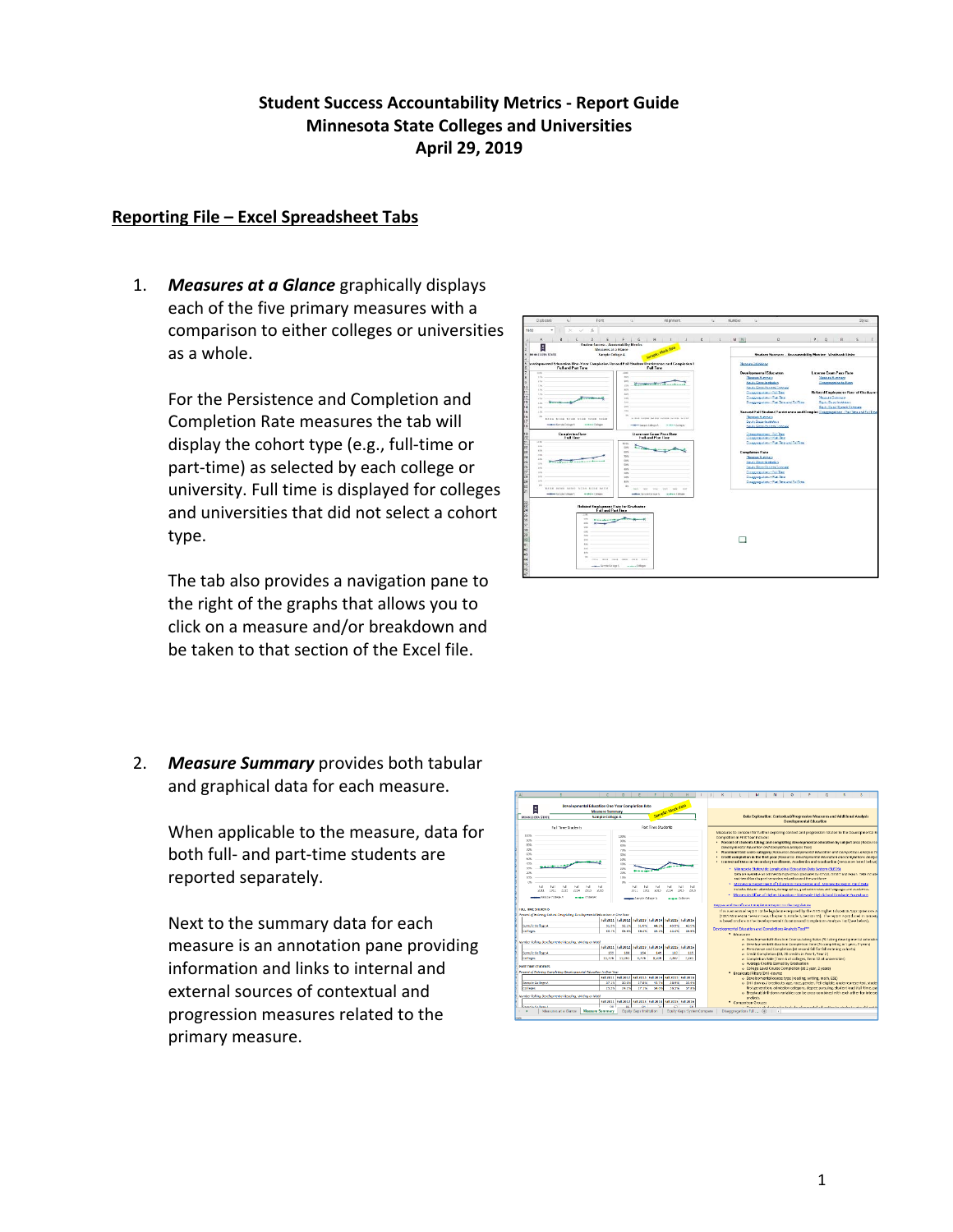3. *Equity Gaps‐Institution and Equity Gaps‐ System Compare* display rates for American Indian and students of color and for white students. Graphs are displayed for students attending part‐time and full‐ time. Data tables are displayed for full‐ time, part‐time, and total students. Equity gap data are not available for the licensure exam pass rate measure as we receive aggregate data on pass rates.



4. *Disaggregations Full Time, Disaggregations Part Time,* and *Disaggregations FTandPT*  display trend data for each measure by age, gender, race & ethnicity, Pell Grant eligibility and first generation status. The *Disaggregation FTandPT* tab also includes the component exams in the Licensure Exam Pass measure.

Data for additional disaggregations, such as veteran status and international students, will be added as it becomes available.

|                                        |                           | c            | D                         | $\cdots$        | $\blacksquare$ | G             | $^{*}$                                                                                                                  |                          |                 |                                   |            | M              |
|----------------------------------------|---------------------------|--------------|---------------------------|-----------------|----------------|---------------|-------------------------------------------------------------------------------------------------------------------------|--------------------------|-----------------|-----------------------------------|------------|----------------|
|                                        |                           |              |                           |                 |                |               | Developmental Education One-Year Completion Rate (Full Time Students)                                                   |                          |                 |                                   |            |                |
| AGE                                    |                           |              | <b>Parcent Completing</b> |                 |                |               |                                                                                                                         |                          |                 | <b>Denominator of Percent (N)</b> |            |                |
|                                        |                           |              |                           |                 |                |               | Fall 2011 Fall 2012 Fall 2013 Fall 2014 Fall 2015 Fall 2016 Fall 2011 Fall 2012 Fall 2013 Fall 2014 Fall 2015 Fall 2014 |                          |                 |                                   |            |                |
| Sample College A                       |                           |              |                           |                 |                |               |                                                                                                                         |                          |                 |                                   |            |                |
| 5.R or less                            | 43.3%                     | <b>SS.8%</b> | 32.9%                     | 49.1%           | 44.9%          | 46.8%         | 48                                                                                                                      | 70                       | $\overline{70}$ | 70                                | 65         | 60             |
| $39 - 20$                              | 22.4%                     | 17.7%        | 22.6%                     | 43.5%           | 43.4%          | 32.0%         | 54                                                                                                                      | 53                       | 34              | $\overline{41}$                   | 31         | 32             |
| $21 - 24$                              | 29.3%                     | 40.2%        | 25.3%                     | 36.8%           | 57.6%          | 29.5%         | 24                                                                                                                      | $\overline{\mathbf{56}}$ | 32              | 25                                | 11         | 13             |
| <b>Lample Mock data</b><br>$0.25 - 34$ | 21.0%                     | 37.3%        | 37.3%                     | 43.0%           | 30.6%          | 30.6%         | 23                                                                                                                      | 19                       | 19              | 12                                | 16         | 9              |
| 35.84                                  | 32.0%                     | 46.4%        | \$9.5%                    | 2.0%            | 102.0%         | 52.0%         | t2                                                                                                                      | 11                       | 10              | $\overline{a}$                    | x          | s.             |
| 45.54                                  | <b>77.0%</b>              | 35.3%        | 52.0%                     | 35.3%           |                | 52.0%         | A                                                                                                                       | $\overline{\mathbf{8}}$  | s               | 5                                 |            | 4              |
| 55 or greater                          |                           | $2.0\%$      | 102.0%                    |                 | $2.0\%$        |               |                                                                                                                         | $\overline{1}$           | 1               |                                   | x          |                |
| Unknown                                |                           |              |                           |                 |                | 102.0%        |                                                                                                                         |                          |                 |                                   |            |                |
| Total                                  | 81.8%                     | 82.1%        | \$1.0%                    | 44.2%           | 41.9%          | 40.9%         | 159                                                                                                                     | 188                      | 164             | 149                               | 119        | 115            |
| Collages                               |                           |              |                           |                 |                |               |                                                                                                                         |                          |                 |                                   |            |                |
| 18 or less                             | 37.7%                     | 39.53        | 40.3%                     | 44.9%           | 45.8%          | 48.1%         | 4.375                                                                                                                   | 5.013                    | 4.527           | 4.058                             | 3,806      | 3,718          |
| $119 - 20$                             | 12.4%                     | 0.25         | 154.6%                    | 42.1%           | 44.05          | 43.1%         | 2,851                                                                                                                   | 2,721                    | 2.428           | 2,000                             | 1.734      | 1.877          |
| $921 - 24$                             | 28.9%                     | <b>Batt</b>  | <b>STON</b>               | 410%            | oddrs.         | 43.0%         | 1.507                                                                                                                   | 1.391                    | 1,234           | 982                               | <b>R18</b> | 822            |
| $0.25 - 34$                            | 29.8%                     | <b>四</b> .4% | 107%                      | 192%            | 42.8%          | 44.6%         | 405                                                                                                                     | 1,285                    | 1,070           | 811                               | 629        | 579            |
| $35 - 44$                              | 24.2%                     | 黄云           | 1799                      | 45.99           | 14.79          | 38.5%         | 421                                                                                                                     | 403                      | 336             | 255                               | 168        | 165            |
| 45.54                                  | 30.9%                     | 27.0%        | 54.6%                     | <b>ALC: YOR</b> | 47.2%          | 42.7%         | 182                                                                                                                     | 198                      | 140             | 94                                | 75         | 65             |
| 55 or greater                          | 30.2%                     | 28.1%        | 16.0%                     | 31.4%           | 48.7%          | 30.6%         | 41                                                                                                                      | 48                       | 49              | 19                                | 17         | 16             |
| Linknown                               | 18.7%                     | 22.0%        | 52.0%                     | 102.0%          | 102.0%         | 102.0%        | $\bf{a}$                                                                                                                | 8                        | ×               | 4                                 | 4          |                |
| Total                                  | 33.7%                     | 35.5%        | 16.4%                     | 43.2%           | 44.4%          | 45.6%         | 11,776                                                                                                                  | 11,051                   | 9.776           | 8,209                             | 7.287      | 7,231          |
|                                        |                           |              |                           |                 |                |               |                                                                                                                         |                          |                 |                                   |            |                |
| GENDER                                 | <b>Percent Completing</b> |              |                           |                 |                |               | Denominator of Percent (N)                                                                                              |                          |                 |                                   |            |                |
|                                        |                           |              |                           |                 |                |               | Fall 2011 Fall 2012 Fall 2013 Fall 2014 Fall 2015 Fall 2016 Fall 2011 Fall 2012 Fall 2018 Fall 2014 Fall 2015 Fall 2016 |                          |                 |                                   |            |                |
| Sample College A                       |                           |              |                           |                 |                |               |                                                                                                                         |                          |                 |                                   |            |                |
|                                        | 34.8%                     | 38.7%        | 25.5%                     | 43.8%           | 42.0%          | 41.5%         | 63                                                                                                                      | 62                       | 53              | 51                                | A7         | 40             |
| 0 Female<br>1 Male                     | 29.4%                     | 29.0%        | 33.5%                     | 45.3%           | 45.1%          | 40.7%         | 97                                                                                                                      | 128                      | 113             | 99                                | 74         | $\overline{1}$ |
| Linknown                               | 2.0%                      |              |                           | 2.0%            |                |               | 3                                                                                                                       |                          |                 | $\overline{\mathbf{x}}$           | ž          |                |
| Total                                  | 31.8%                     | 82.1%        | 31.0%                     | 44.2%           | 43.9%          | 40.9%         | 159                                                                                                                     | 188                      | 164             | 149                               | 119        | 115            |
| Colleges                               |                           |              |                           |                 |                |               |                                                                                                                         |                          |                 |                                   |            |                |
|                                        | 34.0%                     | 36.8%        | 37.8%                     | 44.7%           | 45.2%          | 47.8%         | 5,659                                                                                                                   | 5,262                    | 4,605           | 4,016                             | 3,616      | 3,566          |
| 5 Fenale<br>6 Male<br>7 Linksons       | 33.5%                     | 54.3%        | 35.2%                     | 41.6%           | 43.5%          | 43.5%         | 6,105                                                                                                                   | 5,779                    | 5.166           | 4,177                             | 3,647      | 3.665          |
|                                        | 3/1.6%                    |              | \$0.6%                    | 5.7 6%          | 67.8%          | <b>RS. RN</b> | té.                                                                                                                     | 1.4                      | ٠               | $\overline{1}$                    | 28         |                |

## **Small Cell Sizes**

Note that inclusion of disaggregated data can result in small cell sizes that could identify individual students. Care should be taken in distribution as small cell sizes may disclose private data.

In addition, percentages that are based on small denominators may be unstable and unreliable and caution should be used when drawing conclusions from trends in these percentages.